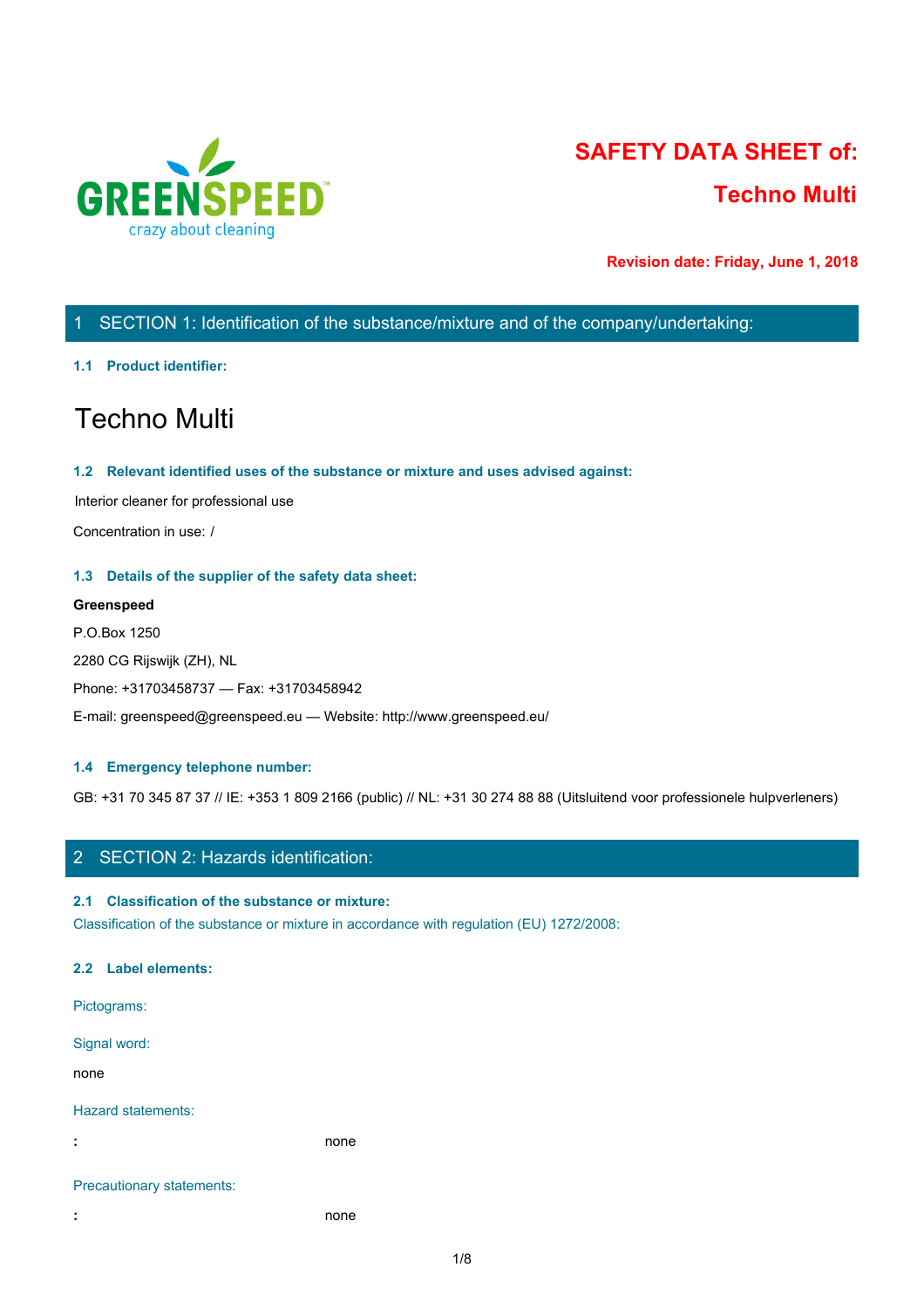## Contains:

none and the state of the state of the state of the state of the state of the state of the state of the state of the state of the state of the state of the state of the state of the state of the state of the state of the s

## **2.3 Other hazards:**

none and the state of the state of the state of the state of the state of the state of the state of the state of the state of the state of the state of the state of the state of the state of the state of the state of the s

# 3 SECTION 3: Composition/information on ingredients:

| Sodium Laureth Sulfate | $\leq 4\%$ | CAS number:                                 | 68891-38-3                                                                    |
|------------------------|------------|---------------------------------------------|-------------------------------------------------------------------------------|
|                        |            | EINECS:                                     | 500-234-8                                                                     |
|                        |            | REACH Registration number: 01-2119488639-16 |                                                                               |
|                        |            | <b>CLP Classification:</b>                  | H315 Skin Irrit. 2<br><b>H318 Eye Dam. 1</b><br><b>H412 Aquatic Chronic 3</b> |
| 3-Butoxypropane-2-ol   | $\leq 2\%$ | CAS number:                                 | 5131-66-8                                                                     |
|                        |            | EINECS:                                     | 225-878-4                                                                     |
|                        |            | <b>REACH Registration number:</b>           | 01-2119475527-28                                                              |
|                        |            | <b>CLP Classification:</b>                  | H226 Flam. Liq. 3<br>H315 Skin Irrit. 2<br><b>H319 Eye Irrit. 2</b>           |

For the full text of the H phrases mentioned in this section, see section 16.

## 4 SECTION 4: First aid measures:

## **4.1 Description of first aid measures:**

Always ask medical advice as soon as possible should serious or continuous disturbances occur.

| <b>Skin contact:</b> | remove contaminated clothing, rinse with plenty of water, if necessary seek medical<br>attention.                   |
|----------------------|---------------------------------------------------------------------------------------------------------------------|
| Eye contact:         | first prolonged rinsing with water (contact lenses to be removed if this is easily done)<br>then take to physician. |
| Ingestion:           | rinse mouth, do not induce vomiting, take to hospital immediately.                                                  |
| Inhalation:          | let sit upright, fresh air, rest and take to hospital.                                                              |
|                      |                                                                                                                     |

#### **4.2 Most important symptoms and effects, both acute and delayed:**

| <b>Skin contact:</b> | none                                                        |
|----------------------|-------------------------------------------------------------|
| Eye contact:         | redness                                                     |
| Ingestion:           | diarrhoea, headache, abdominal cramps, sleepiness, vomiting |
| Inhalation:          | none                                                        |
|                      |                                                             |

## **4.3 Indication of any immediate medical attention and special treatment needed:**

none and the state of the state of the state of the state of the state of the state of the state of the state of the state of the state of the state of the state of the state of the state of the state of the state of the s

## 5 SECTION 5: Fire-fighting measures:

## **5.1 Extinguishing media:**

CO2, foam, powder, sprayed water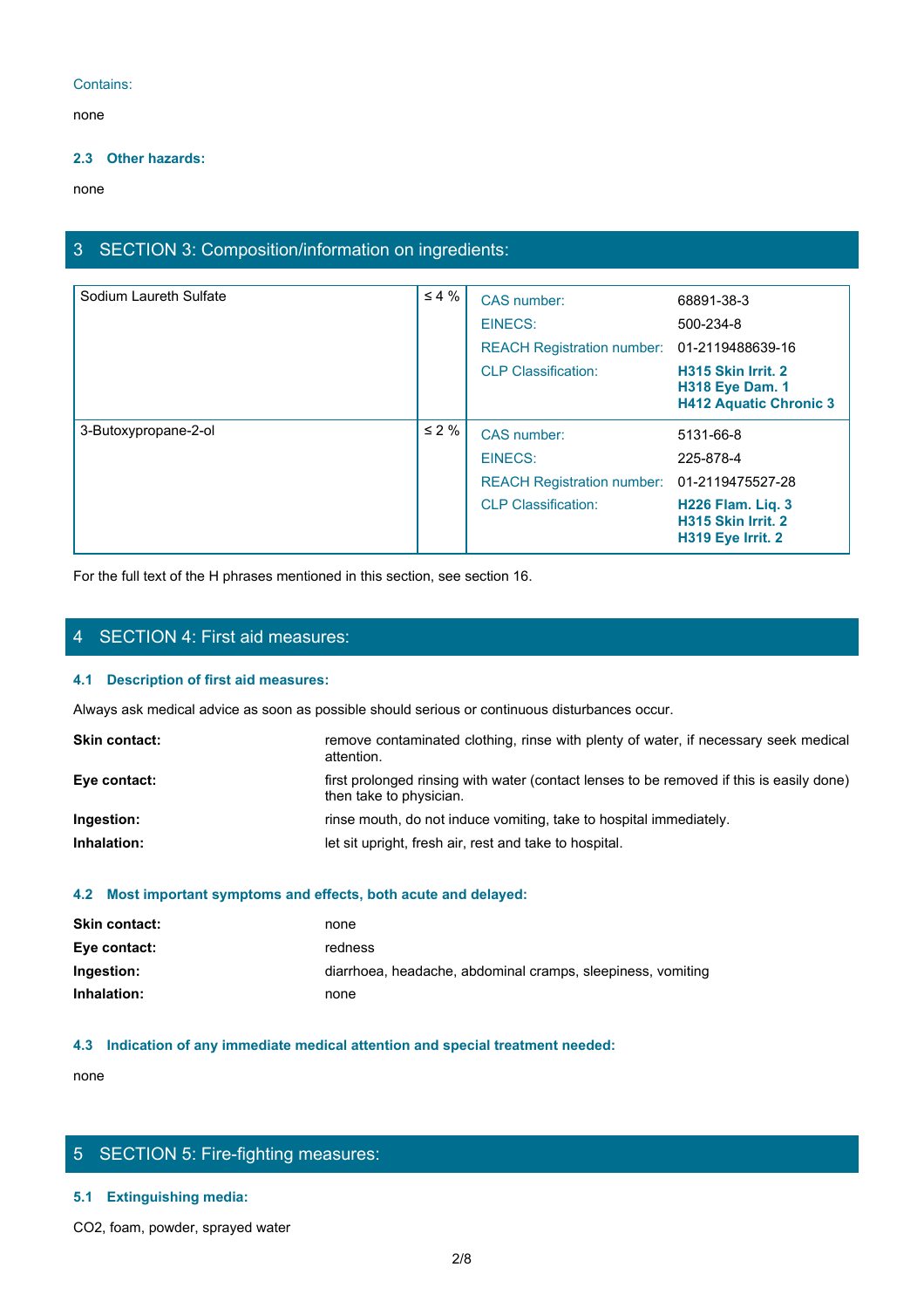## **5.2 Special hazards arising from the substance or mixture:**

none and the state of the state of the state of the state of the state of the state of the state of the state of the state of the state of the state of the state of the state of the state of the state of the state of the s

#### **5.3 Advice for firefighters:**

**Extinguishing agents to be avoided:** none and the state of the state of the state of the state of the state of the state of the state of the state of the state of the state of the state of the state of the state of the state of the state of the state of the s

## 6 SECTION 6: Accidental release measures:

#### **6.1 Personal precautions, protective equipment and emergency procedures:**

S.2 Special hazards arising from the substance or mixture:<br>
Rome<br>
Extinguishing agents to be<br> **Extinguishing agents to be**<br> **Extinguishing agents to be**<br> **EXECTION 6:** Accidental release measures:<br>
Section or to the spille windRemove any contaminated clothing and used contaminated protective equipment and dispose of it safely.

## **6.2 Environmental precautions:**

do not allow to flow into sewers or open water.

#### **6.3 Methods and material for containment and cleaning up:**

Contain released substance, store into suitable containers. If possible remove by using absorbent material.

## **6.4 Reference to other sections:**

for further information check sections 8 & 13.

## 7 SECTION 7: Handling and storage:

## **7.1 Precautions for safe handling:**

handle with care to avoid spillage.

## **7.2 Conditions for safe storage, including any incompatibilities:**

keep in a sealed container in a closed, frost-free, ventilated room.

#### **7.3 Specific end use(s):**

Interior cleaner for professional use

## 8 SECTION 8: Exposure controls/personal protection:

#### **8.1 Control parameters:**

Listing of the hazardous ingredients in section 3, of which the TLV value is known

/

## **8.2 Exposure controls:**

**Inhalation** respiratory protection is not required. Use ABEK type gas masks in case of irritating exposure. If  $\vert$ **protection:** necessary, use with sufficient exhaust ventilation.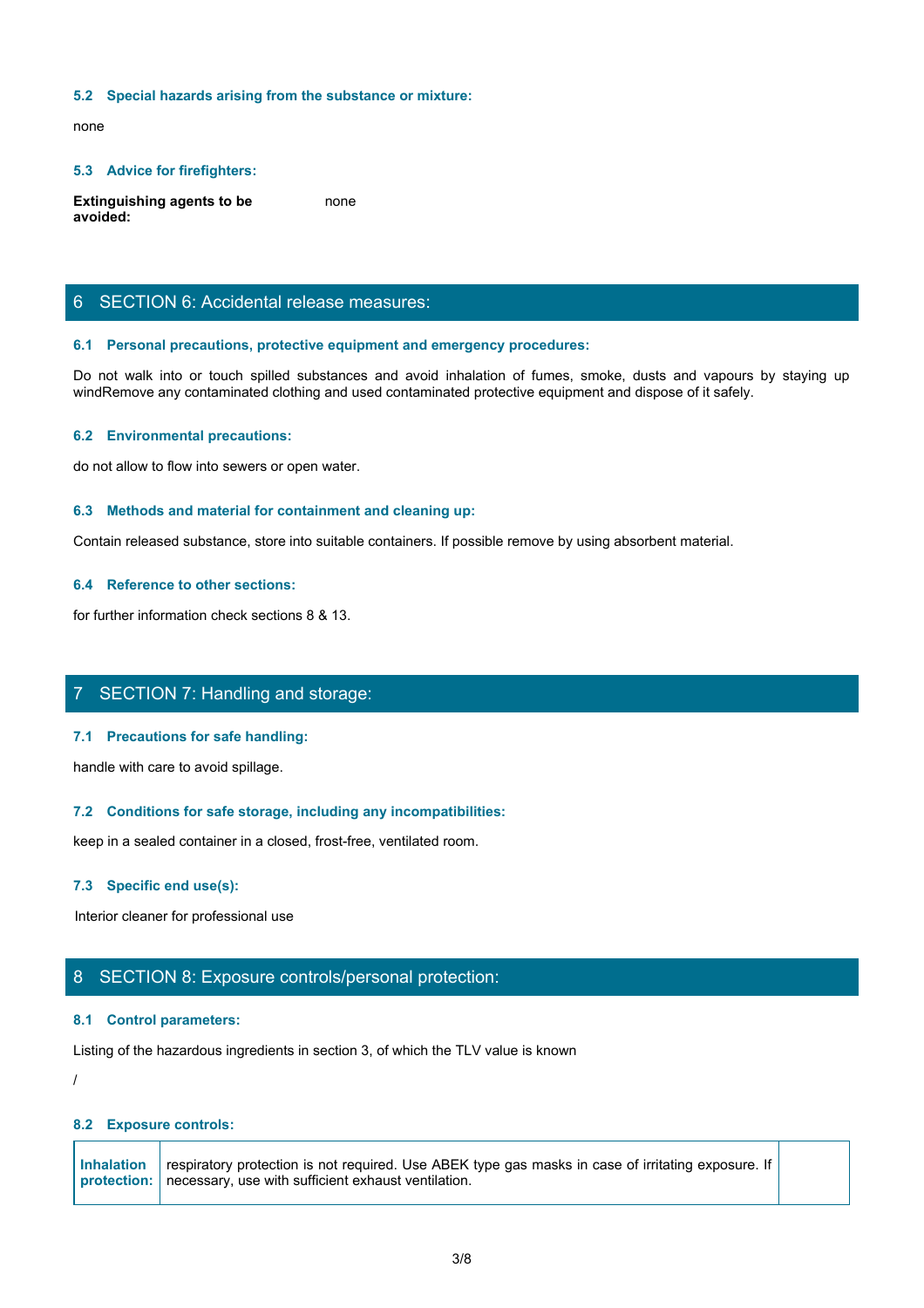| <b>Skin</b><br>protection:  | handling with nitril-gloves (EN 374). Breakthrough time: >480' Material thickness: 0,35 mm.<br>Thoroughly check gloves before use. Take of the gloves properly without touching the outside<br>with your bare hands. The manufacturer of the protective gloves has to be consulted about the<br>suitability for a specific work station. Wash and dry your hands. |                       |  |
|-----------------------------|-------------------------------------------------------------------------------------------------------------------------------------------------------------------------------------------------------------------------------------------------------------------------------------------------------------------------------------------------------------------|-----------------------|--|
| <b>Eye</b><br>protection:   | keep an eye-rinse bottle within reach. Tight-fitting safety goggles. Wear a face shield and<br>protective suit in case of exceptional processing problems.                                                                                                                                                                                                        | $\blacktriangleright$ |  |
| <b>Other</b><br>protection: | impermeable clothing. The type of protective equipment depends on the concentration and<br>amount of hazardous substances at the work station in question.                                                                                                                                                                                                        |                       |  |
|                             |                                                                                                                                                                                                                                                                                                                                                                   |                       |  |
|                             | 9 SECTION 9: Physical and chemical properties:                                                                                                                                                                                                                                                                                                                    |                       |  |

# 9 SECTION 9: Physical and chemical properties:

## **9.1 Information on basic physical and chemical properties:**

| Melting point/melting range:                              | 0 °C               |
|-----------------------------------------------------------|--------------------|
| <b>Boiling point/Boiling range:</b>                       | 100 °C - 199 °C    |
| pH:                                                       | 10.5               |
| pH 1% diluted in water:                                   |                    |
| Vapour pressure/20°C,:                                    | 2 332 Pa           |
| Vapour density:                                           | not applicable     |
| Relative density, 20°C:                                   | 1.0130 kg/l        |
| Appearance/20°C:                                          | liquid             |
| Flash point:                                              |                    |
| Flammability (solid, gas):                                | not applicable     |
| Auto-ignition temperature:                                | 207 °C             |
| <b>Upper flammability or explosive</b><br>limit, (Vol %): | 8.700 %            |
| Lower flammability or explosive<br>limit, $(Vol %)$ :     | 1.100 %            |
| <b>Explosive properties:</b>                              | not applicable     |
| <b>Oxidising properties:</b>                              | not applicable     |
| <b>Decomposition temperature:</b>                         |                    |
| Solubility in water:                                      | completely soluble |
| <b>Partition coefficient: n-</b><br>octanol/water:        | not applicable     |
| Odour:                                                    | characteristic     |
| <b>Odour threshold:</b>                                   | not applicable     |
| Dynamic viscosity, 20°C:                                  | 1 mPa.s            |
| Kinematic viscosity, 40°C:                                | 1 $mm2/s$          |
| Evaporation rate (n-BuAc = 1):                            | 2.000              |

## **9.2 Other information:**

| Volatile organic component (VOC): 4.00 %     |  |
|----------------------------------------------|--|
| Volatile organic component (VOC): 43.427 q/l |  |
| <b>Sustained combustion test:</b>            |  |

# 10 SECTION 10: Stability and reactivity:

## **10.1 Reactivity:**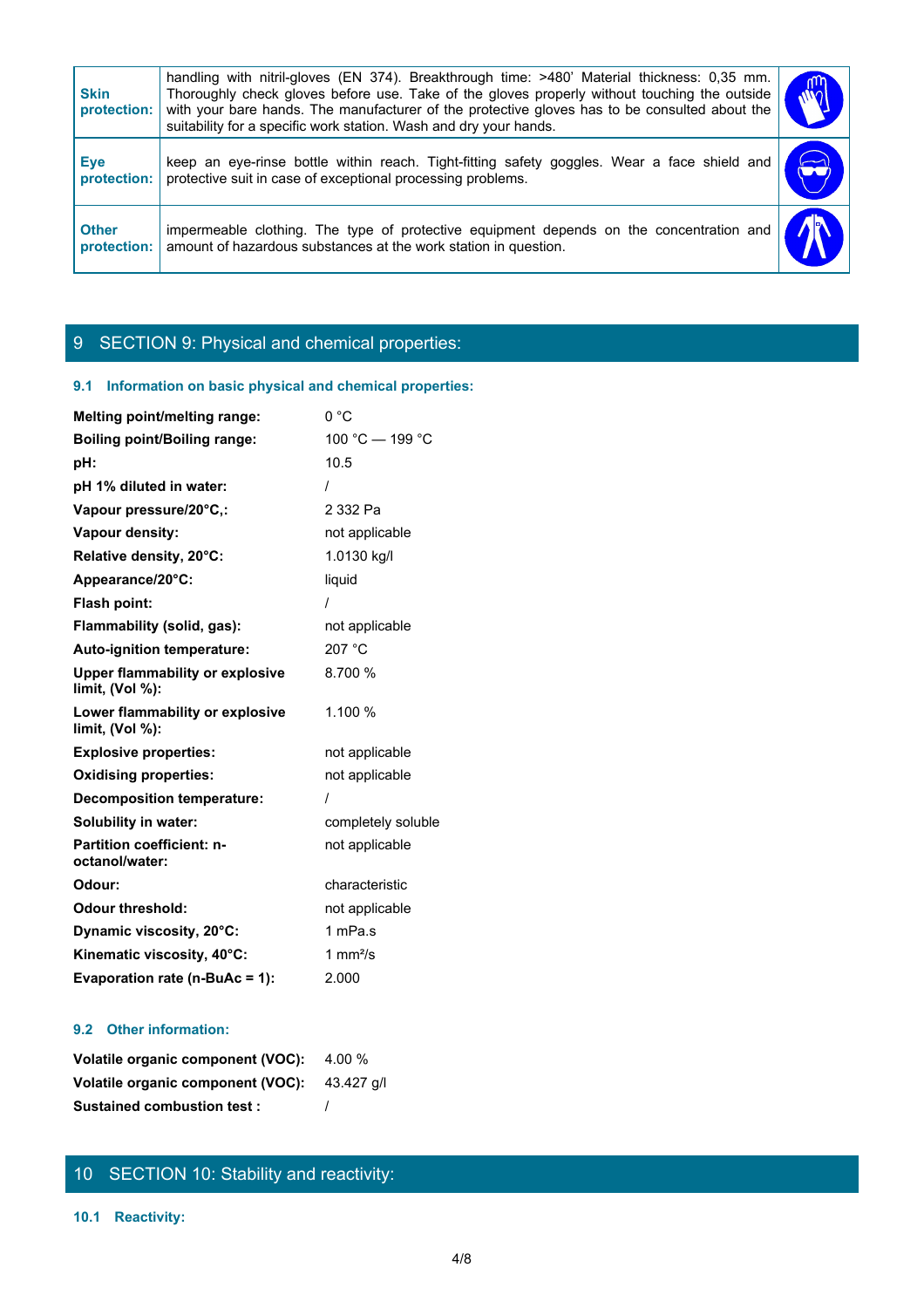stable under normal conditions.

## **10.2 Chemical stability:**

extremely high or low temperatures.

## **10.3 Possibility of hazardous reactions:**

none and the state of the state of the state of the state of the state of the state of the state of the state of the state of the state of the state of the state of the state of the state of the state of the state of the s

## **10.4 Conditions to avoid:**

protect from sunlight and do not expose to temperatures exceeding + 50°C.

## **10.5 Incompatible materials:**

none and the state of the state of the state of the state of the state of the state of the state of the state of the state of the state of the state of the state of the state of the state of the state of the state of the s

## **10.6 Hazardous decomposition products:**

doesn't decompose with normal use

## 11 SECTION 11: Toxicological information:

## **11.1 Information on toxicological effects:**

About the preparation itself: No additional data available

#### **Calculated acute toxicity, ATE oral:** / **Calculated acute toxicity, ATE dermal:** /

| Sodium Laureth Sulfate | LD50 oral, rat:<br>LD50 dermal, rabbit:<br>LC50, Inhalation, rat, 4h: $\geq$ 50 mg/l | $\geq 5000$ mg/kg<br>$\geq$ 5 000 mg/kg |  |
|------------------------|--------------------------------------------------------------------------------------|-----------------------------------------|--|
| 3-Butoxypropane-2-ol   | LD50 oral, rat:<br>LD50 dermal, rabbit:<br>LC50, Inhalation, rat, 4h: $\geq$ 50 mg/l | 3 300 mg/kg<br>$\geq$ 5 000 mg/kg       |  |

# 12 SECTION 12: Ecological information:

## **12.1 Toxicity:**

| Sodium Laureth Sulfate | $LC50$ (Fish):                       | 7,1 mg/L (96h)    |  |
|------------------------|--------------------------------------|-------------------|--|
|                        | EC50 (Daphnia):                      | $7,2$ mg/L        |  |
|                        | EC50 (Algae):                        | $27 \text{ mg/L}$ |  |
|                        | NOEC (Algae):                        | $0,93$ mg/L       |  |
|                        | EC50 (soil microorganisms): 7,5 mg/L |                   |  |
|                        |                                      |                   |  |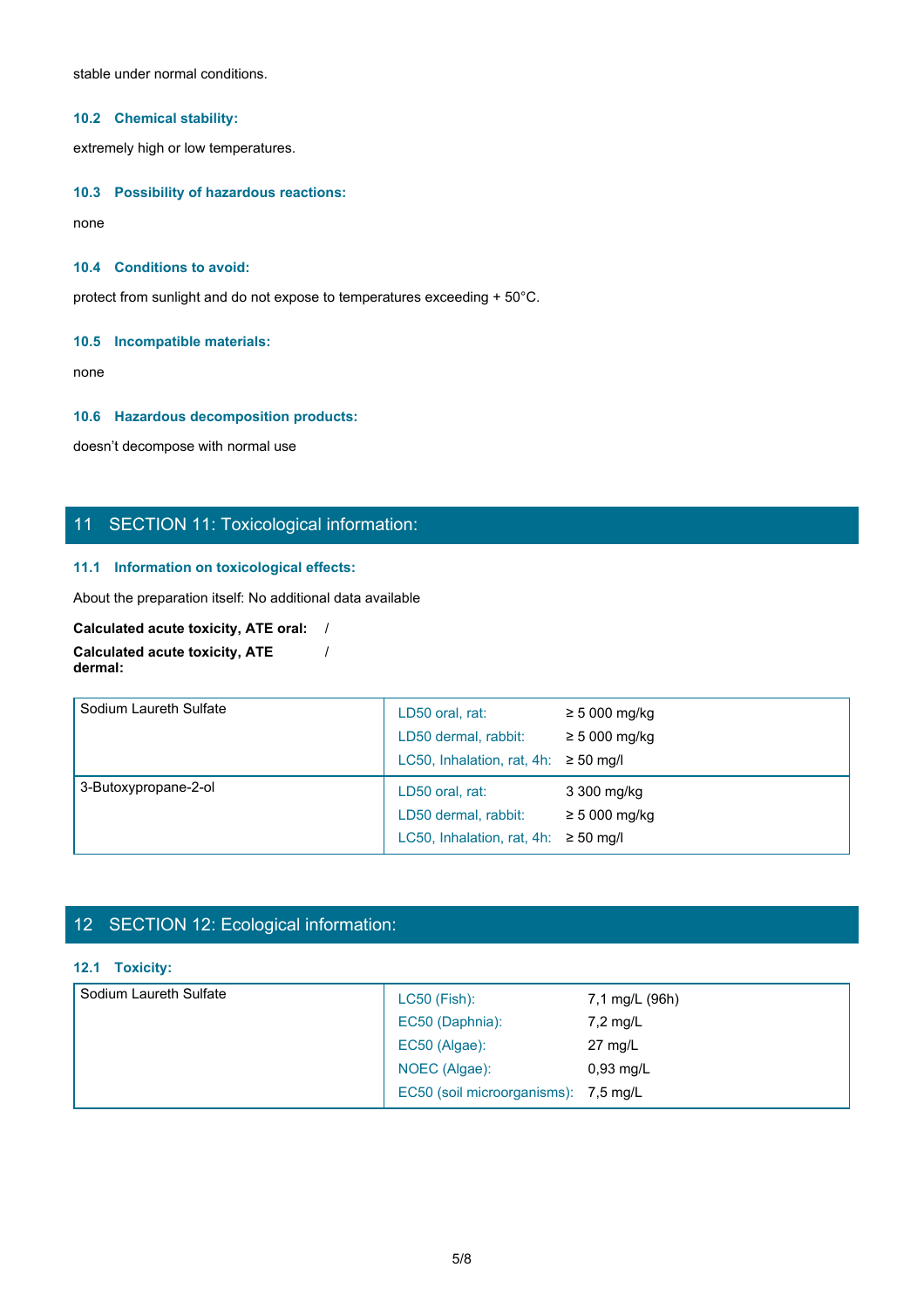| 3-Butoxypropane-2-ol                | LC50 (Fish):                                                                                                            | > 560 - 1000 mg/L (96h) |  |
|-------------------------------------|-------------------------------------------------------------------------------------------------------------------------|-------------------------|--|
|                                     | NOEC (Fish):                                                                                                            | 180 mg/L (96h)          |  |
|                                     | NOEC (Daphnia):                                                                                                         | 560 mg/L (48h)          |  |
|                                     | EC50 (Algae):                                                                                                           | > 1000 mg/L (96h)       |  |
|                                     | NOEC (Algae):                                                                                                           | 560 mg/L (96h)          |  |
|                                     | EC50 (soil microorganisms):                                                                                             | > 1000 mg/L (3h)        |  |
|                                     |                                                                                                                         |                         |  |
| 12.2 Persistence and degradability: |                                                                                                                         |                         |  |
| No.648/2004 on detergents.          | The surfactants contained in this preparation comply with the biodegradability criteria as laid down in Regulation (EC) |                         |  |
|                                     |                                                                                                                         |                         |  |
| 12.3 Bioaccumulative potential:     |                                                                                                                         |                         |  |
| No additional data available        |                                                                                                                         |                         |  |
|                                     |                                                                                                                         |                         |  |

## **12.2 Persistence and degradability:**

## **12.3 Bioaccumulative potential:**

## **12.4 Mobility in soil:**

Water hazard class, WGK (AwSV): 1 **Solubility in water:** completely soluble

## **12.5 Results of PBT and vPvB assessment:**

No additional data available

## **12.6 Other adverse effects:**

No additional data available

## 13 SECTION 13: Disposal considerations:

## **13.1 Waste treatment methods:**

The product may be discharged in the indicated in the indicated in the indicated in the indicated into the solution of solutions of Solutions of DeT and vPvB assessment:<br>
The product may be disclosed to a valiable<br>
The pro restrictive regulations by local authority should always be adhered to.

## 14 SECTION 14: Transport information:

## **14.1 UN number:**

not applicable

#### **14.2 UN proper shipping name:**

ADR, IMDG, ICAO/IATA not applicable

## **14.3 Transport hazard class(es):**

| Class(es):                   | not applicable |  |
|------------------------------|----------------|--|
| Identification number of the | not applicable |  |
| hazard:                      |                |  |

#### **14.4 Packing group:**

not applicable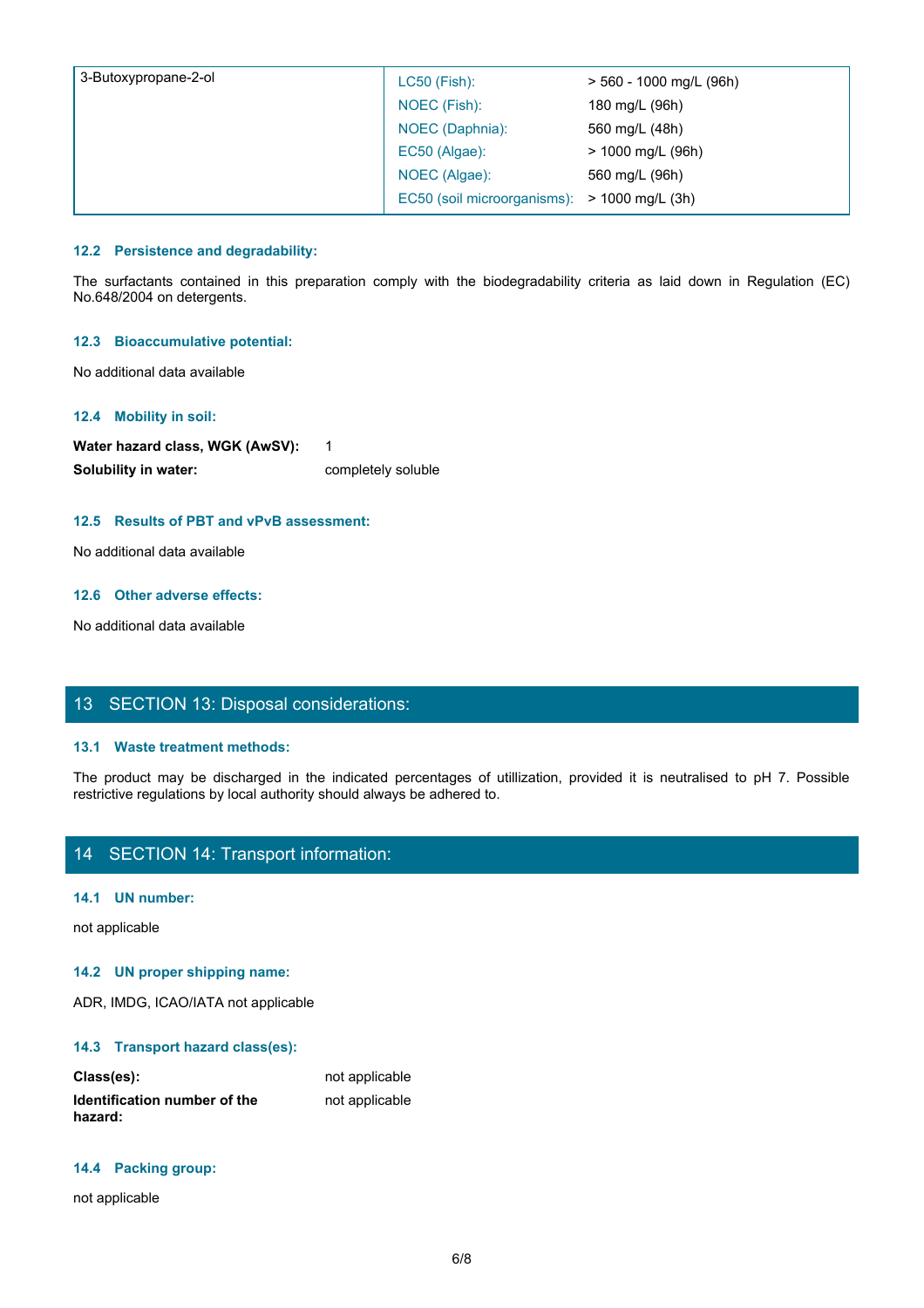#### **14.5 Environmental hazards:**

not dangerous to the environment

#### **14.6 Special precautions for user:**

| <b>Hazard characteristics:</b> | not applicable |
|--------------------------------|----------------|
| <b>Additional quidance:</b>    | not applicable |

## 15 SECTION 15: Regulatory information:

#### **15.2 Chemical Safety Assessment:**

## 16 SECTION 16: Other information:

#### **Legend to abbreviations used in the safety data sheet:**

| <b>Hazard characteristics:</b>                                             | not applicable                                                                                       |
|----------------------------------------------------------------------------|------------------------------------------------------------------------------------------------------|
| <b>Additional guidance:</b>                                                | not applicable                                                                                       |
|                                                                            |                                                                                                      |
| 15 SECTION 15: Regulatory information:                                     |                                                                                                      |
|                                                                            | 15.1 Safety, health and environmental regulations/legislation specific for the substance or mixture: |
| Water hazard class, WGK (AwSV):                                            | $\overline{1}$                                                                                       |
| Volatile organic component (VOC):                                          | 4.000 %                                                                                              |
| Volatile organic component (VOC):                                          | 43.427 g/l                                                                                           |
| <b>Composition by regulation (EC)</b><br>648/2004:                         | Anionic surfactants < 5%, Nonionic surfactants < 5%, Perfumes                                        |
| <b>15.2 Chemical Safety Assessment:</b>                                    |                                                                                                      |
| No data available                                                          |                                                                                                      |
|                                                                            |                                                                                                      |
| 16 SECTION 16: Other information:                                          |                                                                                                      |
| Legend to abbreviations used in the safety data sheet:                     |                                                                                                      |
| ADR:                                                                       | The European Agreement concerning the International Carriage of Dangerous<br>Goods by Road           |
| BCF:                                                                       | <b>Bioconcentration factor</b>                                                                       |
| CAS:                                                                       | <b>Chemical Abstracts Service</b>                                                                    |
| CLP:                                                                       | Classification, Labelling and Packaging of chemicals                                                 |
| <b>EINECS:</b>                                                             | European INventory of Existing Commercial chemical Substances                                        |
| Nr.:                                                                       | number                                                                                               |
| PTB:                                                                       | persistent, toxic, bioaccumulative                                                                   |
| TLV:                                                                       | <b>Threshold Limit Value</b>                                                                         |
| vPvB:                                                                      | very persistent and very bioaccumulative substances                                                  |
| <b>WGK:</b>                                                                | Water hazard class                                                                                   |
| <b>WGK 1:</b>                                                              | slightly hazardous for water                                                                         |
| <b>WGK 2:</b>                                                              | hazardous for water                                                                                  |
| <b>WGK 3:</b>                                                              | extremely hazardous for water                                                                        |
| Legend to the H Phrases used in the safety data sheet:                     | : none H226 Flam. Liq. 3: Flammable liquid and vapour. H315 Skin Irrit. 2: Causes skin irritation.   |
| H412 Aquatic Chronic 3: Harmful to aquatic life with long lasting effects. | H318 Eye Dam. 1: Causes serious eye damage. H319 Eye Irrit. 2: Causes serious eye irritation.        |
| <b>CLP Calculation method:</b>                                             |                                                                                                      |
| Calculation method                                                         |                                                                                                      |
|                                                                            |                                                                                                      |

## **Legend to the H Phrases used in the safety data sheet:**

## **CLP Calculation method:**

## **Reason of revision, changes of following items:**

Section: 9.2